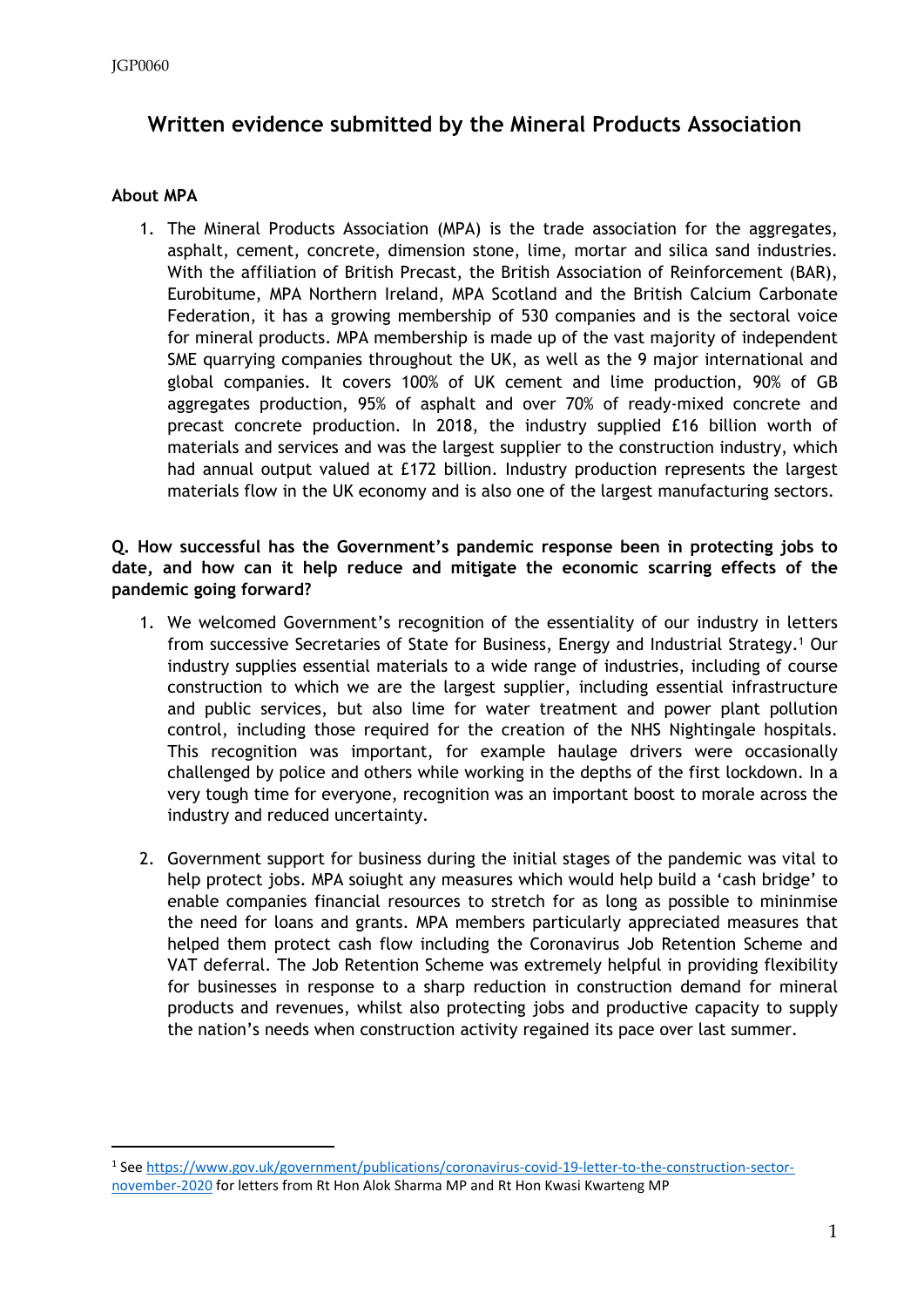- 3. The VAT deferral was extremely helpful to support cashflow. We pressed for a deferral on a wider range of taxes, with the aggregates levy, corporation tax and employers' national insurance contributions suggested as key taxes for our sector. None of these taxes were added to the scope of the deferral policy by Government although any of them would have been welcome for helping create confidence.
- 4. Members also sought help from the Time to Pay facility, but reported problems accessing support. Talking to HMRC, there were very few refusals, but at the time several members were reporting being turned back. It transpired that the Time to Pay arrangements could only be entered into once a company was struggling to meet its liabilities, not in anticipation of such a state of affairs. This could have been more clearly communicated and could also have been reconsidered as a temporary cash bridge.
- 5. The Government-backed loans received a lukewarm response from our members, many of whom were wary of the institutions offering them as a result of bad experiences during the 2008 financial crash, and also unimpressed by the terms compared to commercial loans which did not compare well to loans not backed by the guarantees offered by Government.
- 6. There were significant differences between the constituent countries of the UK, with the differences between Scotland and England particularly unhelpful. For businesses near the borders supplying customers on the other side, it was impossible to move goods because the Scottish Government imposed much tighter restrictions on what could be supplied, only allowing supplies to essential projects.
- 7. Going forward, the focus on infrastructure in public investment is welcome as a stimulus to the rest of the economy and will require substantial volumes of the materials produced by our members. Our sector's economic recovery has varied across materials, with those associated with infrastructure (e.g. concrete, asphalt, aggregates) performing stronger than those more tied to housebuilding (e.g. mortar).<sup>2</sup> The public sector is a major customer of our industry and by delivering its projects and communicating its long-term needs well in advance, it can help support its supply chain as well as help develop the market, e.g. for low carbon concretes.

<sup>2</sup> See <https://mineralproducts.org/News-CEO-Blog/2021/release12.aspx> for our latest statistics release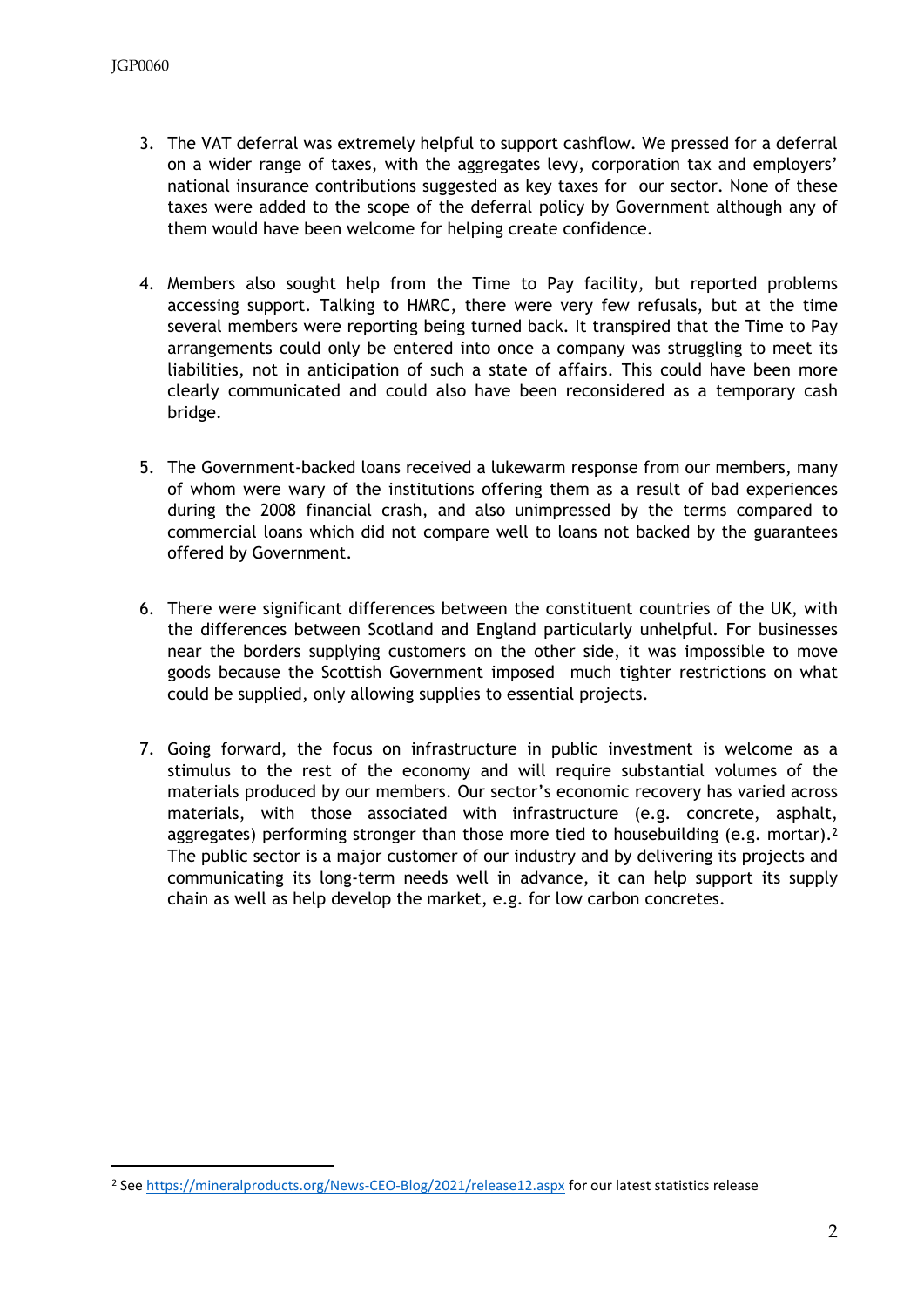8. The recognition of our sector's essentiality must now stimulate policy change to ensure the delivery of a steady and adequate supply of minerals in accordance with national policy. A statement of national need for mineral products, improving the planning system and delivering the policies that support investment are all important for supporting the recovery and longer term growth. This is the cornerstone of the UK Minerals Stretaegy launched in 2018 and recognised by BEIS at the time.<sup>3</sup>

#### **Q. Is the Government doing enough to encourage corporate investment?**

- 9. MPA's members are a diverse set of companies, including international companies seeking investment from global parent companies to small family businesses, so there are various issues Government can tackle to encourage a strong recovery. For all companies, it will be essential to create a post-Brexit economy that is at least as competitive and attractive to investors as it was before. This means competitive tax rates and investment rules, but also the right policy environment. Minimising uncertainties to create confidence to invest is vital.
- 10. The Super-Deduction announced in Budget 2021 is welcome, and although it is largely there to prevent investment being delayed due to the increase in Corporation Tax, it is a helpful stimulus. Ensuring highly competitive investment incentives once the Super Deduction is withdrawn will be important for investment over the long term.
- 11. Government needs to make the link between its infrastructure and housing ambitions and the material supply chain that is needed to deliver it. For our sector, delivery of planned infrastructure to time and budget is vital and has long been an issue of concern. For example, HS2, the nuclear programme and Highways England's Road Investment Strategy 1 all saw or are seeing delays against the original timelines. As a key part of the supply chain to these projects, our members plan their investment based on these public statements but are losing confidence in their reliability.
- 12. All infrastructure projects and housing projects above a certain threshold should be required to provide a construction mineral resource and supply audit to clearly set out the volume required, where it is to be sourced and over what timescale to provide transparency around future needs. This mirrors major projects' obligation to produce a waste audit under Planning Practice Guidance. An example is the recently announced Oxford-Cambridge Arc, with no mention of the minerals required to support delivery but extensive discussions to consider the waste issues arising. The one million houses that come with this project will require approximately 200 million tonnes of aggregate, with more for necessary infrastructure.

<sup>&</sup>lt;sup>3</sup> CBI Minerals Group and MP (2018) "UK Minerals Strategy" [https://www.ukmineralsforum.org.uk/downloads/UK\\_Minerals\\_Strategy\\_2018.pdf](https://www.ukmineralsforum.org.uk/downloads/UK_Minerals_Strategy_2018.pdf)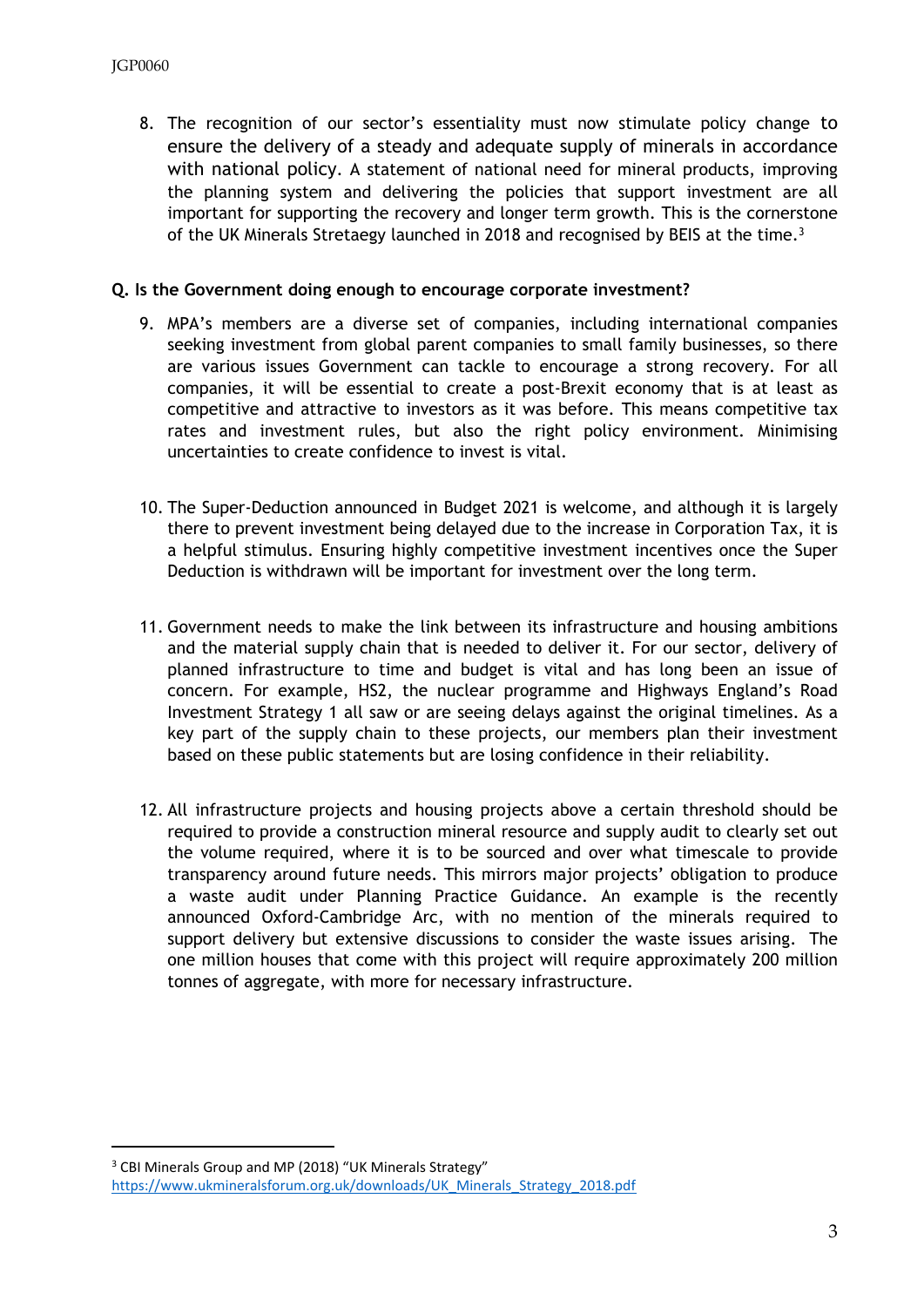- 13. Finally, energy-intensive industries such as cement and lime will require support through policy levers controlled by Government to reach net zero by 2050 while remaining competitive, as outlined in the UK Concrete and Cement Industry Roadmap to Beyond Net Zero.[1] CCUS is vital to these sectors and the design of the business model to support CCUS deployment is critical to making CCUS an investable proposition.[2] Many of the sites in our membership that will need CCUS are not located in the clusters that are being prioritised, instead being sited near the raw minerals required for extraction, processing and production. Tackling the challenge of connecting these sites to carbon dioxide infrastructure for transport and storage will be needed and will rely on Government in large part. Given the UK's natural capacity in the North Sea and Irish Sea to be a major international hub for carbon storage, getting this right would be a major competitive advantage.
- 14. For these industries there are steps the Government could take now that would help. Policies including Contracts for Difference, Renewables Obligation, the Renewable Heat Incentive (to be replaced with its successor scheme, the Green Gas Support Scheme) are diverting waste biomass out of very efficient directly fired operations such as cement and lime manufacture to energy generation, Combined Heat and Power and Anaerobic Digestion. This means that the taxpayer is subsidising a significantly less efficient use of scarce material. It also highlights that some of these policies may not be increasing the use of biomass overall, but shifting it from one sector to another. Cement producers have invested millions in storage and handling assets to take waste biomass fuels and more of these assets will become stranded if they cannot access the waste biomass fuel market on a level playing field with other consumers. This situation should be rectified as soon as possible in the Biomass Strategy expected next year.

# **Q. Is the "Plan for Growth" an adequate replacement for the "Industrial Strategy"?**

15. We greatly valued the Construction Sector Deal which recognised the important role the mineral products sector plays in construction's supply chain. Carrying forward those sector deals already agreed under the Industrial Strategy is essential, otherwise the progress made would be set back for cosmetic or ideological reasons and would be deeply unhelpful.

[1] UK Concrete (2020) "UK Concrete and Cement Industry Roadmap to Beyond Net Zero"

[https://www.thisisukconcrete.co.uk/TIC/media/root/Resources/MPA-UKC-Roadmap-to-Beyond-Net-](https://www.thisisukconcrete.co.uk/TIC/media/root/Resources/MPA-UKC-Roadmap-to-Beyond-Net-Zero_October-2020.pdf)[Zero\\_October-2020.pdf](https://www.thisisukconcrete.co.uk/TIC/media/root/Resources/MPA-UKC-Roadmap-to-Beyond-Net-Zero_October-2020.pdf)

<sup>&</sup>lt;sup>[2]</sup> More detail can be found in the CCUS Lever Paper accompanying the Roadmap, available at [https://www.thisisukconcrete.co.uk/TIC/media/root/Resources/MPA-UKC-Lever-Briefing-Paper\\_CCUS\\_October-](https://www.thisisukconcrete.co.uk/TIC/media/root/Resources/MPA-UKC-Lever-Briefing-Paper_CCUS_October-2020.pdf)[2020.pdf](https://www.thisisukconcrete.co.uk/TIC/media/root/Resources/MPA-UKC-Lever-Briefing-Paper_CCUS_October-2020.pdf)